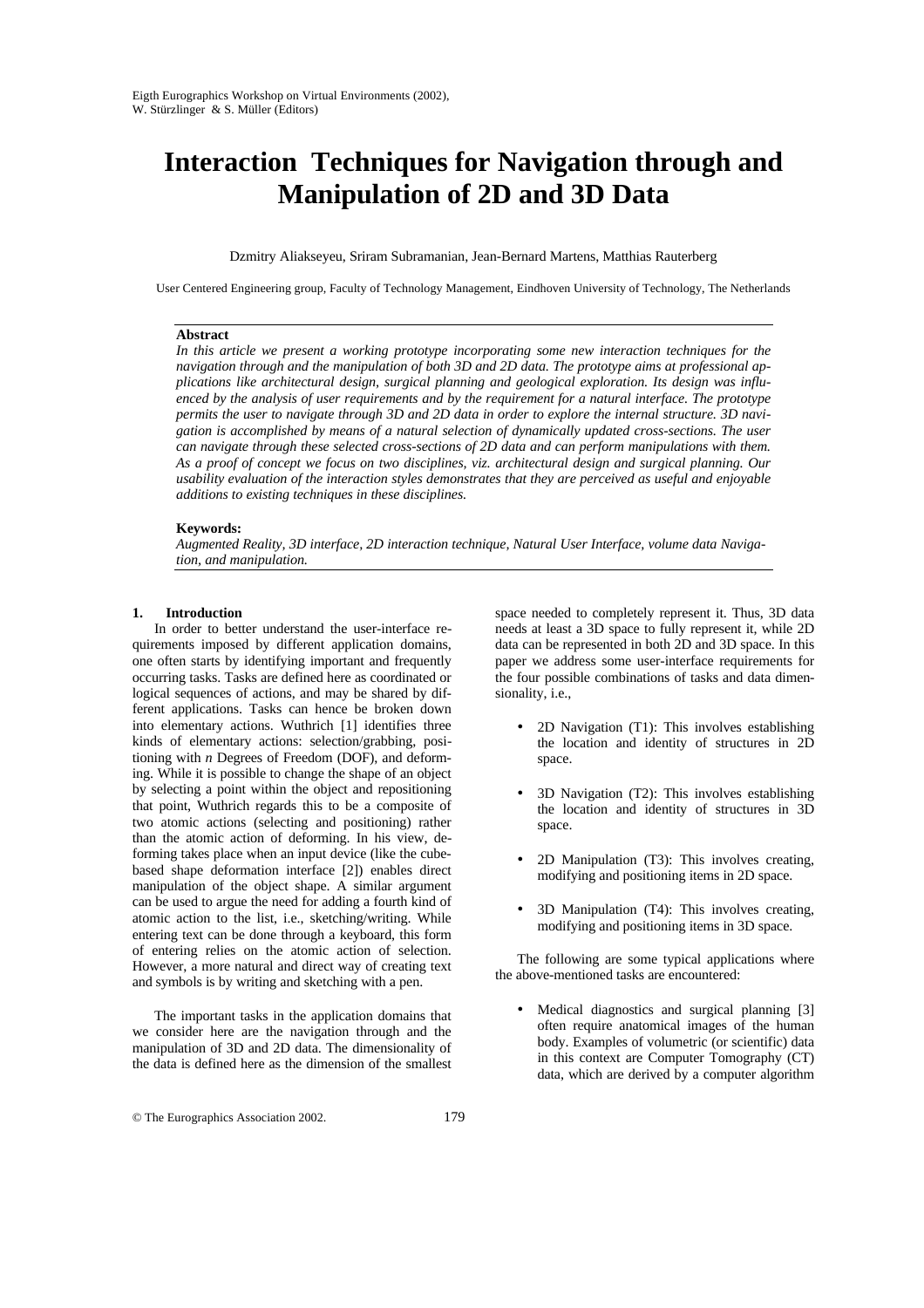from multiple 2-D images taken at many different orientations. CT exists for many different modalities: X-ray, Magnetic Resonance, Positron Emission, etc.

• In geology, seismic recordings over a complete area may be collected to obtain information on the subsurface structure. This data must subsequently be analyzed, for example to better understand the shape and position of different geological layers, or to plan interesting trajectories for test drills (in oil or gas exploration or mining). Often, the computer can assist by making segmentations of the data. However, the results of such segmentation are seldom completely trustworthy, and they have to be checked by a human operator, and corrected whenever necessary  $[4]$ ,  $[5]$ .

Data is only as useful as the users' ability to navigate and interact with it. Thus, the search for natural ways of performing the above interaction tasks is considered very relevant. In this article we will present some new interaction techniques that have been implemented on a working prototype. They aim to improve the efficiency, effectiveness and pleasure of use while performing the above-mentioned tasks. The proposed prototype allows the user to work simultaneously with both 3D and 2D data. The next section discusses the design requirements that have served as boundary conditions in our search for suitable interaction techniques.

## **2. Design Requirement**

Ideally, interactions with data should look and feel to the user like s/he is directly navigating and/or manipulating the data (at a certain level of abstraction), without the need to pay much attention to the interaction itself. Thus, at a phenomenological level, the interaction should be as *transparent* as possible [6]. This leads to an important design requirement of naturalness of the interaction technique, which can be derived from observations of how we interact with the real world. By the time we reach adulthood, we have perfected many manipulation and navigation skills to the point where we can perform many tasks without conscious attention. The interaction device becomes invisible. It is this level of naturalness and transparency that one aims to achieve in interacting with computers. When done well, the interaction shouldn't feel like a human-computer interaction anymore, but rather like a human-product or human-task interaction. The focus should be on interacting *through* a computer instead of interacting *with* a computer.

As a general requirement for naturalness, the atomic actions required to perform the interaction tasks of interest should match the atomic actions provided by the interaction device. When the task requires more atomic actions than the atomic actions provided by the interac-

tion device, the user interface will need to support a complex dialogue of composed interactions, making the interaction *unnatural*. The relative positioning in 2D of a mouse is, for example, not adequate for performing an absolute positioning task in 3D. Mouse actions have to be modified by keyboard control keys in order to accomplish this. The converse, where the interaction device has more DOF than required by the task, can also be inefficient and confusing, since in such a case the interaction device is not physically constrained to the same set of atomic actions as the task [7].

Two increasingly popular ways of designing more natural interfaces are using Virtual Reality (VR) and Augmented Reality (AR). A VR system positions the user in a graphical representation of a computergenerated model, with the intention of completely immersing the user in this virtual world. VR systems require the user to wear devices like head-mounted displays, head trackers, data gloves, etc. which intrude on the users personal space (as defined in [26]). These devices often seriously limit the ability of the user to interact in a social environment. Concerns have also been raised in both scientific and popular journals about possible harmful effects of such devices [10], [27]. In an AR system, the real world of the user is being augmented with graphical or virtual information in order to enhance the users real world. The realization that people are often communicating with their environment while performing a task is an important design aspect that is respected more in AR than in VR. Another important design principle of AR systems is that they try to make optimal use of the well-developed human skills of (twohanded) interaction with real objects. One of the key technological problems in VR, i.e., providing realistic haptic feedback, is circumvented in this way.

In order to incorporate our idea of naturalness, we adopt the following five design guidelines [8] for interaction devices:

- Two-handed interactions should be preferred over one- handed interaction. The users know where their hands are relative to one another and this can help to develop interactions which are less demanding of visual attention [1]. (DG1)
- Visual feedback is important for creating a feeling of presence or spatial awareness [8]. (DG2)
- The action and the perception space should coincide [9]. (DG3)
- Minimal use of intrusive devices, such as headmounted displays, should be preferred [10]. (DG4)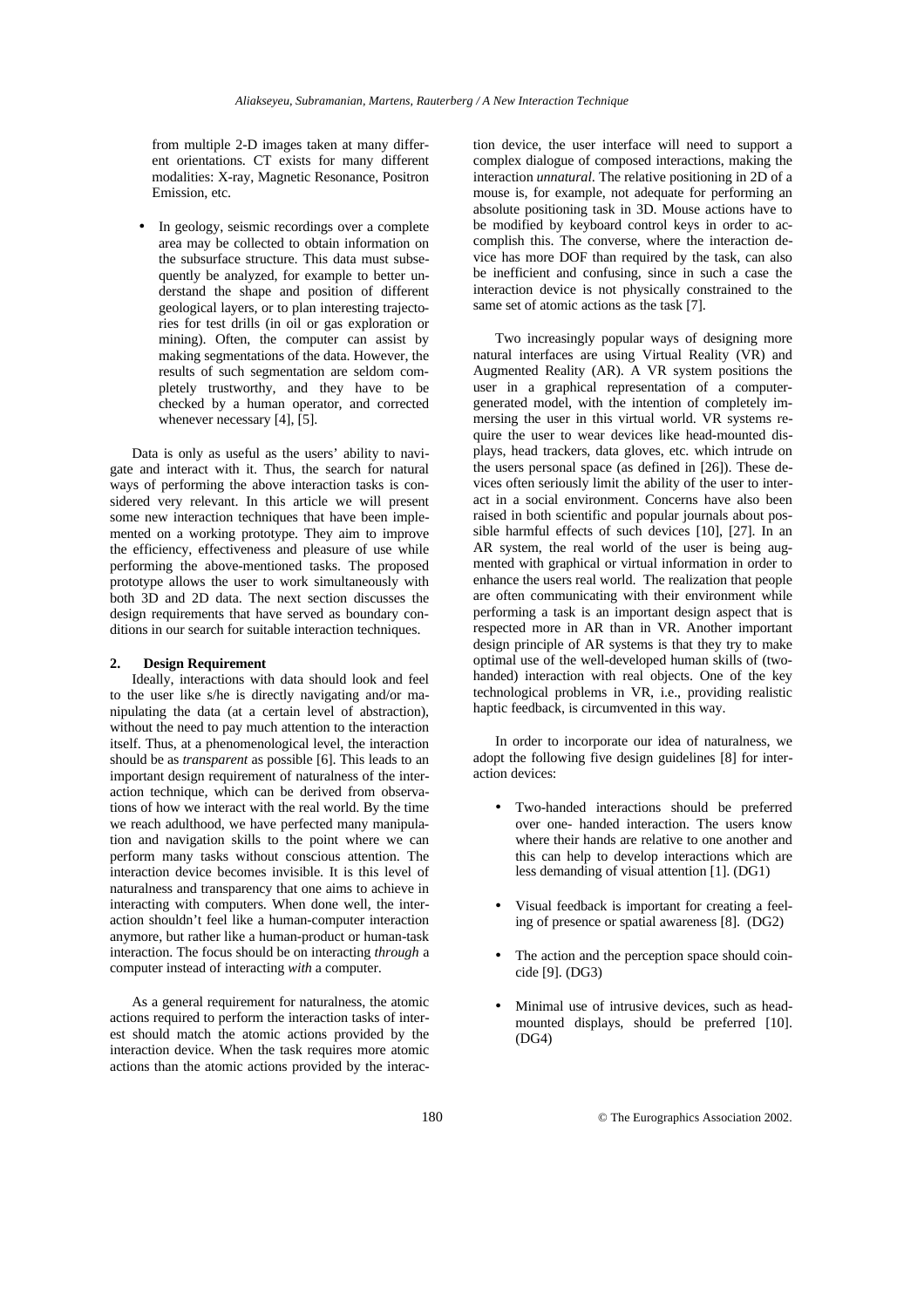• Wireless props are preferred over wired ones [11]. A prop is a physical device, which allows the user to interact with the data. An interface includes one or more props. (DG5)

In an effort to get a better grasp on the navigation and manipulation tasks of interest to us, we have adopted the following operational definitions:

- 2D Navigation (T1): This involves finding items in a 2D dataset (such as a collection of pictures). Finding is typically accomplished by positioning the viewpoint sufficiently closer to the item such that the resolution and the field of view (FOV) of the displayed image are such that identification becomes possible. 2D navigation is hence required in instances where not all items can be rendered simultaneously with the necessary resolution. Depending on whether the items are arranged in a 1D or 2D array, positioning requires either 1 or 2 DOF.
- 3D Navigation (T2): This is in principle very similar to 2D navigation. Practical problems arise in current interfaces because the positioning of the viewpoint has to be done in 3D, and because more parameters are involved in creating the displayed image. Especially in case of scientific data, such as the medical CT data or the geological seismic data mentioned before, deciding on an adequate display mechanism is a problem in itself. One possible approach is to map the scientific data to a surface model. The required segmentation not only reduces the available information, but may also be incorrect and lead to a biased or erroneous interpretation. The alternative that we propose here is to navigate by means of dynamically updated crosssections. This implies that time makes up for the missing dimension. We prefer this approach because it preserves all information in the data. A rigid rectangular frame that can be positioned freely in space will be used to create such intersections. This frame will then have 6 DOF.
- 2D Manipulation (T3): This task demands the atomic actions of positioning (3 DOF: 2 translations and 1 rotation), selecting and sketching/writing in 2D. It is familiar from existing desktop interfaces.
- 3D Manipulation (T4): Users can perform precision manipulation tasks better in 2D than in 3D space. Based on this assumption it may be worthwhile to consider performing 3D manipulations through a series of 2D manipulations. For

example, a path in 3D could be created by letting the computer interconnect user-specified points in a number of intersection images.

In the next section we describe some of the previous research in developing interaction devices for tasks T1, T2, T3 and T4.

## **3. STATE-OF-THE-ART**

Table 1 compares some of the different interaction devices (both commercial and research tools) found in the literature, with respect to: (1) the atomic actions (namely, selecting, sketching/writing, deforming and positioning), (2) the tasks (T1, T2, T3 and T4) they support and (3) the interaction design guidelines (DG1, DG2, DG3, DG4, and DG5) they meet.

*SILK. The* electronic sketching system SILK [12] is an informal sketching tool that combines paper-based sketching with computer support. With SILK, designers can quickly sketch an interface using an electronic pad and stylus. SILK recognizes widgets and other interface elements as the designer draws them.

*BUILD-IT.* BUILD-IT [13] is a computer-vision based multi-user planning tool. Two projectors are used to create a horizontal output medium on a table and a vertical one on a screen, respectively. Grouped around a table and employing tangible physical bricks, the users can select and manipulate virtual models within the scene that they are planning.

*Passive Interface Props.* Hinckley et al [14] proposed a two-handed interaction device for neurosurgical visualization using several props. The surgeon is provided with: (1) a head prop*,* in the shape of a small rubber sphere, for manipulating the view point (like zooming, rotation etc), (2) a cutting plane prop, used in combination with the head prop, for specifying the position and orientation of an arbitrary slice through the patients anatomy, and (3) a trajectory selection prop that allows to specify 3D vectors and points.

*Cubic Mouse.* The Cubic Mouse [15] consists of a cube-shaped case with three rods and control buttons. The rods are approximately orthogonal and correspond to the axes of a co-ordinate system. The device has an embedded tracker, which enables the users to control the viewpoint. Moving the rods can create slices through the volumetric data along canonical axes.

If we compare the atomic actions and the tasks supported by the interaction devices, it is clear that there is no interaction device that supports all the tasks in a natural way.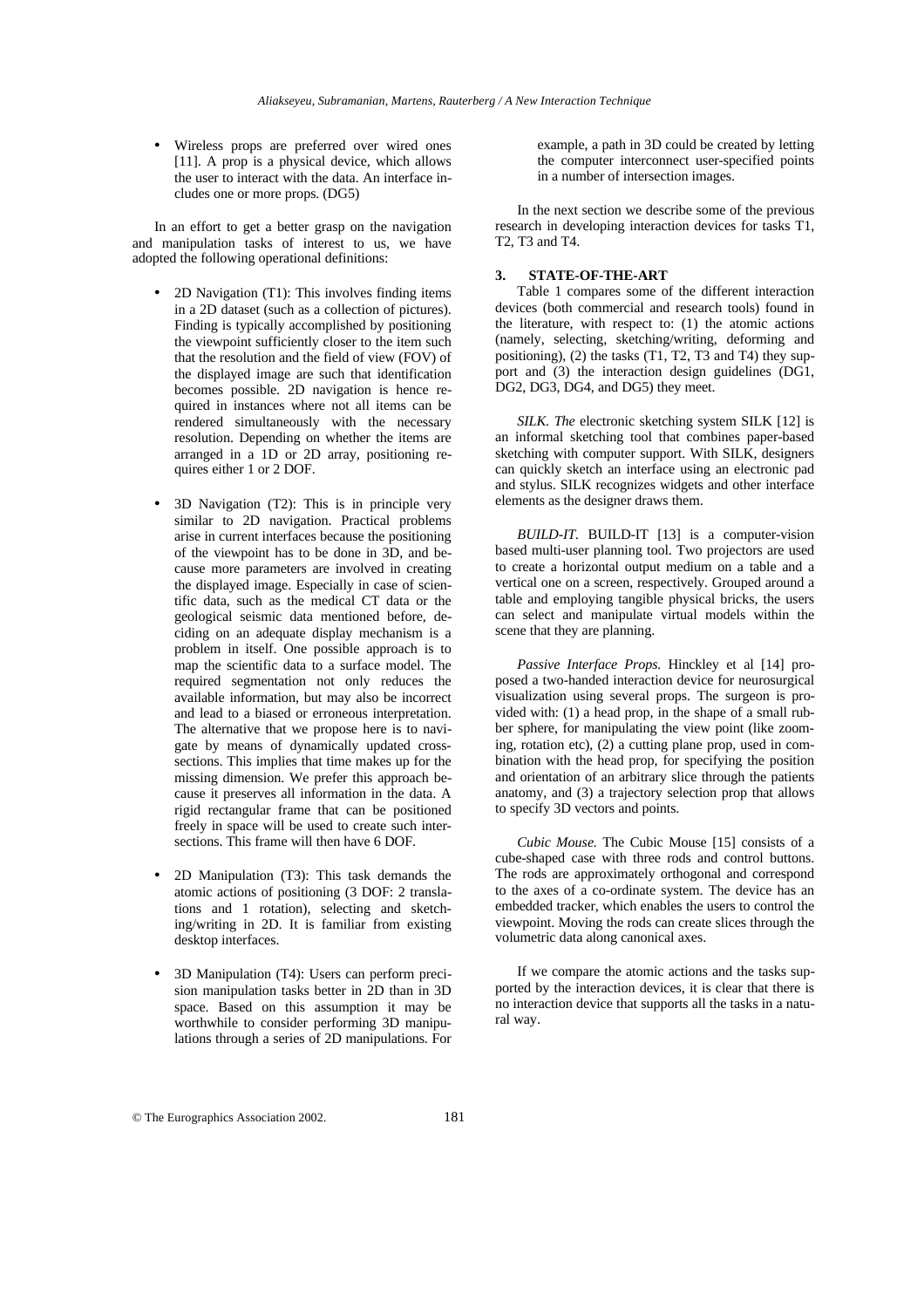| Interaction De-<br>vice                                          | Atomic actions supported                 | <b>Task Supported</b> |                |                 | Interaction Device Requirements supported |     |                 |                 |     |                 |
|------------------------------------------------------------------|------------------------------------------|-----------------------|----------------|-----------------|-------------------------------------------|-----|-----------------|-----------------|-----|-----------------|
|                                                                  |                                          | T1                    | T <sub>2</sub> | T <sub>3</sub>  | T <sub>4</sub>                            | DG1 | DG <sub>2</sub> | DG <sub>3</sub> | DG4 | DG <sub>5</sub> |
| <b>SILK</b> [12]                                                 | SW, S, P (2 DOF: 2 Transla-<br>tion)     | Y                     | N              | Y               | N                                         | N   | Y               | N/Y             | Y   | Y               |
| BUILD-IT [13]                                                    | S, P(3DOF: 2 Translation, 1<br>Rotation) | Y                     | Y              | $\frac{1}{2}$ Y | $\frac{1}{2}Y$                            | Y   | Y               | Y               | Y   | Y               |
| Passive<br>Inter-<br>face Prop [14]                              | S, P (4DOF:3 Translation, 1<br>Rotation) | N                     | Y              | $\frac{1}{2}$ Y | Y                                         | Y   | Y               | N               | Y   | N               |
| Cubic<br>Mouse<br>$[15]$                                         | S, P(6DOF: 3 Translation, 3<br>Rotation) | N                     | Y              | N               | N                                         | Y   | Y               | N               | Y   | N               |
| $N = No$ ; $Y = Yes$ ; $\frac{1}{2}Y =$ Supports task partially. |                                          |                       |                |                 |                                           |     |                 |                 |     |                 |
| S- Selecting, P- Positioning, SW- Sketching/Writing.             |                                          |                       |                |                 |                                           |     |                 |                 |     |                 |

**Table 1.** *Comparison of four different Interaction devices on the atomic actions they perform, the tasks they support and the guidelines they meet.*

We use the hardware setup (the Visual Interaction Platform) described in the next section in order to implement an interaction technique for performing the tasks T1, T2, T3 and T4 while trying to comply with the design requirements mentioned in the earlier section.

## **4. Hardware Setup**

The Visual Interaction Platform (VIP) [16] is an augmented reality platform that enables different natural interaction techniques such as writing, sketching, manipulating and navigating in 2D and 3D data. It is an extension of the BUILD-IT system [13].



**Figure1:** *Visual Interaction Platform. 1–IS600 tracking device, 2–LCD Projector, 3-Camera, 4- Infrared light source, 5-Mirror, 6-Wacom Tablet (action-perception space), 7-Back projector (Communication Space), 8-Users*

The VIP uses a LCD projector to create a large computer workspace on a horizontal surface. The horizontal surface contains a Wacom UltraPad A2® (http://www.wacom.com) digitizer tablet. The size of the projected image can be varied by changing the distance between the projector and the mirror (see fig. 1).

UltraPad can accurately record digital pen movements and allows the user to perform precise actions in the horizontal workspace, thus making it a combined action and perception space (henceforth actionperception space). Precise actions are necessary for handwriting, drawing and sketching. In addition, the platform is equipped with an ultrasonic wireless position (6 DOF: 3 translation and 3 rotation) tracking device of InterSense (IS-600 Mark 2, http://www.isense.com), which extends the 2D action-perception space to the 3D interaction space above the table.

The system also contains an infrared light source and a camera. This allows the system to track physical objects, such as small bricks, that are coated with infrared-reflecting material. The camera and the infrared light source are located above the table as shown in figure 1.

Apart from the horizontal action-perception space, the VIP has a second, vertically oriented, workspace (communication space). The communication space is equipped with a stereo back projection system, which allows 3D visualization. This optional second workspace is usually used to supply the user with more extensive visual feedback for increased spatial awareness, or to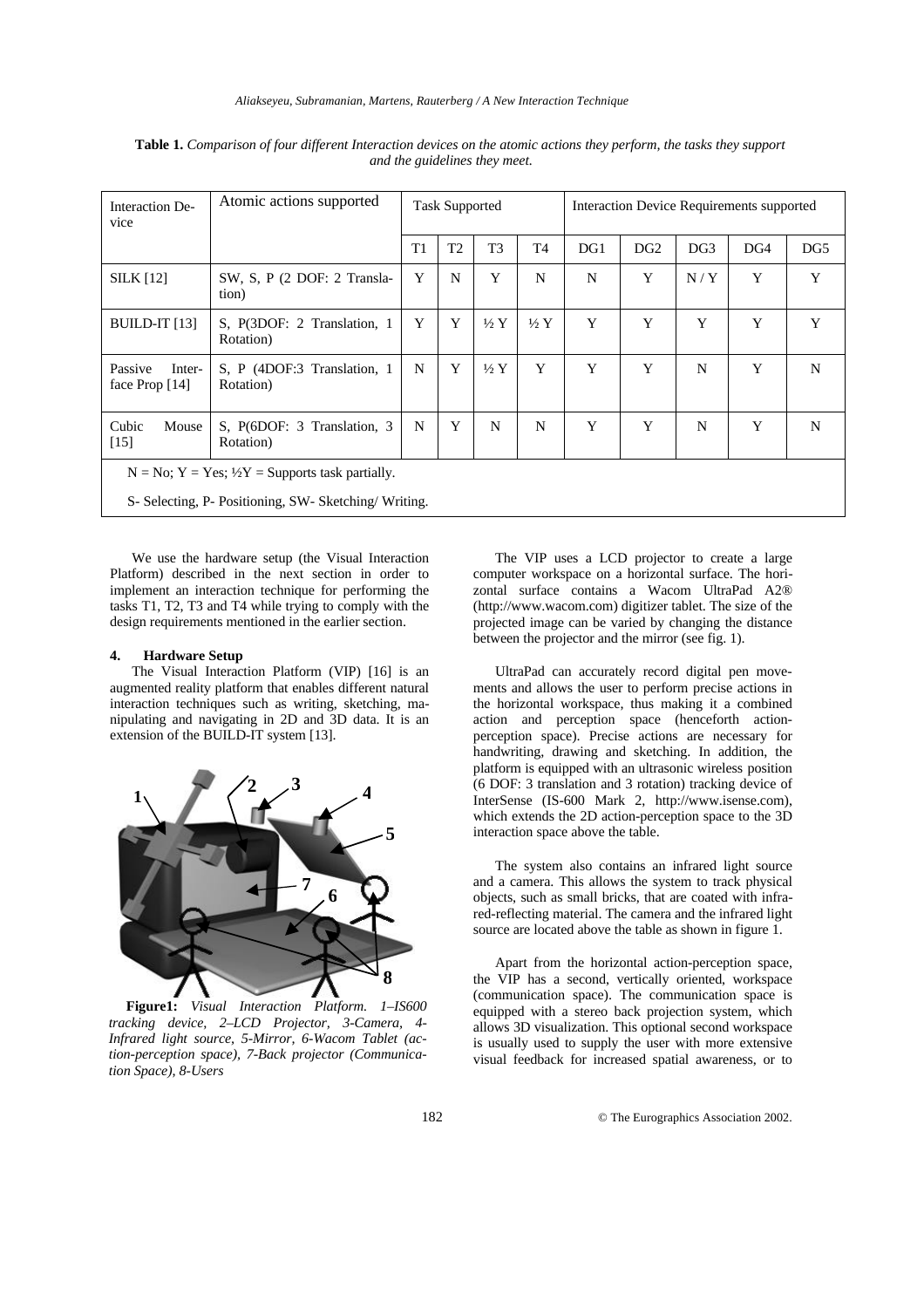communicate with remote participants. Back projection circumvents the problem of the user standing/ sitting in the way of the projector and the vertical screen

The platform is equipped with two computers. An Intergraph® workstation is used for visualization, while a Dell OptiPlex GX1 is used for gathering the data from IS600 and camera. Both run Microsoft windows operating system.

We use Microsoft Visual C++ as the software development tool. For visualization and image analysis we use OpenGL (http://www.opengl.org), VTK (http://www.kitware.com) and Intel OpenCV libraries (http://www.intel.com).

The hardware setup of the VIP allows realizing several props that support different atomic actions.

#### **5. Props**

The VIP has four basic props namely, the Brick ELement (BEL), the digital pen in combination with the digitizer tablet, the Enhanced Paper Prop (EPP), and the Rigid Intersection Selection Prop (RISP).

*The BELS* are physical objects coated with infrared reflecting material that can be tracked by the system. BELs are used for selecting and positioning objects on the action-perception space. An object is selected by placing a BEL on top of it. The object can be moved to the required position by dragging the BEL there. The BEL supports the atomic actions of selecting and positioning in 2D (3 DOF: 2 translation and 1 rotation).

The *Wacom UltraPad* consists of a *tablet* and a *digital pen*. The digital pen can be used like a conventional mouse or as a writing tool. In our current implementation the digital pen is used to make menu selections and 2D data (usually images) annotations. Thus, the digital pen supports the atomic actions of selecting and sketching/writing in 2D.

*The EPP* is a piece of real paper, which is placed on the action-perception space, The EPP contains infrared reflecting tags that allow the system to track it. Sketches made on the EPP, using the digital pen, can be traced into the computer. The visual feedback has two different modes. The sketch can either be projected onto the paper or can be created by a digital pen with an ink cartridge. The EPP supports the atomic action of positioning in 2D (3 DOF: 2 translation and 1 rotation).

 *The RISP* (see Figure 2) is a rigid rectangular plastic frame (see 1 in Figure 2), which acts as a cross-section picker. The RISP is tracked using the IS600 tracking device. If the intended application involves interacting with 3D, then the user can use his/her non-dominant hand to move the (light-weight) RISP above the table,

thereby making the desired cross-section of the 3D data. Covering one of the IS600 trackers for at least ½ sec selects the current cross-section. The RISP hence supports the atomic action of positioning in 3D (6 DOF: 3 translation and 3 rotation) and selecting.



**Figure 2:** *The Rigid Intersection Selection Prop (RISP). 1-Plastic Frame, 2 - IS600 trackers*

#### **6. Interaction technique**

The layout of the action-perception space is dependent on whether the user is left-handed or right-handed The layout described below is meant for a right handed person.

The layout (see Figure 3, see also Figure 4 and 5) consists of a linearly structured image database browser (see 3,4,5 in Figure 3), virtual paper (7), a floating toolbar (6), EPP (9) and a 3to2D window (8) in the actionperception space. The communication space is currently used to provide a surface rendering of the 3D model. This surface model is used to visualize the position of the RISP with respect to the 3D data.



**Figure 3:** *The action-perception space layout. 1-Entire action-perception space, 2-Sketchable area (UltraPad), 3,4,5-Image database browser, 6- Floating toolbar, 7-Virtual Papers, 8 - 3to2D window, 9 – Enhanced Paper Prop.*

The image database browser is located in the left margin of the action-perception space and consists of several images that the user has previously acquired (either through this interaction device or through other means). The browser contains an image database selector (3), image thumbnails from the selected database with two buttons for browsing (4), and a preview win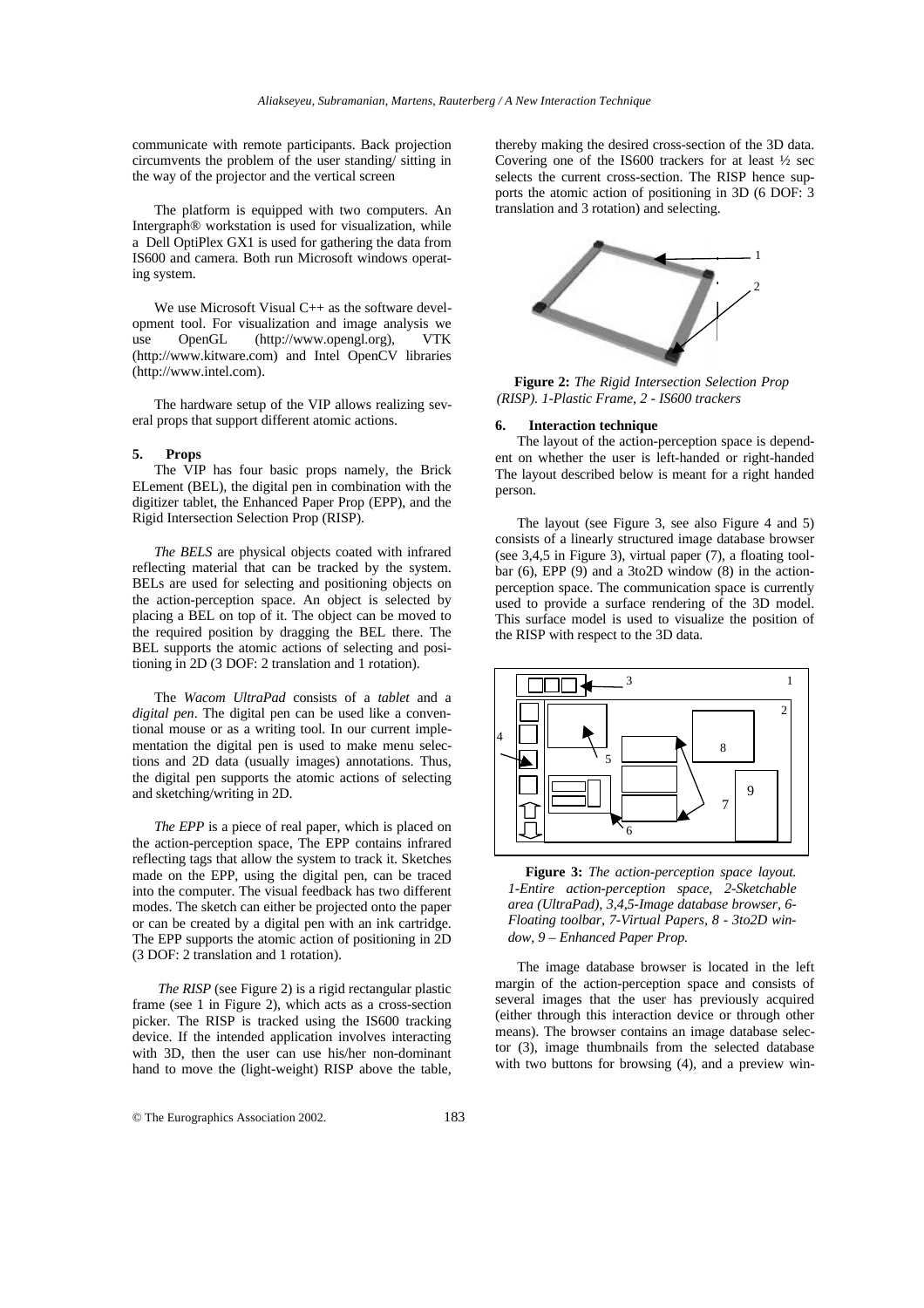dow (5), which shows a high-resolution version of the selected image.

A BEL positioned on the scrolling arrows and/or the thumbnails can be used to scroll through and select from the database. Here, the BEL is constrained to the atomic action of positioning with 1 DOF (1 translation). The second DOF is disabled once the BEL moves over the image data browser.

A copy of any image in the browser can be selected and dragged out of the browser into the working area, in order to become what we call a Virtual Paper (VP) [17]. Using the BEL, the user can orient and position the VP in the working area. The digital pen can be used to sketch and write on the VP. The VP has several properties like transparency level, size, sketching ink color and pen thickness. The action-perception space supports up to 10 VPs at any time.

To adjust the above-mentioned VP properties the user can use the movable semitransparent toolbar called the floating toolbar. The user can select and drag the menu toolbar by using a BEL. When any one of the four corners of the floating toolbar is moved within the boundaries of the VP, the floating toolbar gets attached to that VP, thereby enabling the user to change its properties. The properties can be changed using the digital pen.

The EPP is a combination of the real paper and the VP. The EPP can be positioned anywhere within the working area by dragging. Depending on the mode of use of the EPP, certain properties of the VP are inherited by the EPP as well.

The 3to2D window (see 4 in Figure 5) allows the user to interact with 3D data. The window is a preview window that allows the user to view different crosssections of a 3D dataset. The absolute position of the 3D data is on the table above the 3to2D window. The user can navigate through the 3D data by moving the RISP above the table. If the user finds a certain cross-section interesting, s/he can capture the image by covering one of the IS600 trackers on the RISP. The selected crosssection image is then added to the image data browser. The floating toolbar can be positioned over the 3to2D window as well. In this case, sliders on the floating toolbar can be used to move the intersection plane along the canonical axes of the data in incremental steps.

The user is always provided with view of a surface model of the 3D data in the communication space. When the user lifts the RISP to interact with or navigate through the 3D data then the location of the RISP with respect to the 3D data is also shown.

Auditory feedback is provided to the user in situations where visual feedback is not clear or not possible. For example, when the user captures a cross-section, a sound is played to confirm to the user that his/her action has been successfully performed.

The platform supports collaborative work in a limited way. Several users can observe the interactions and use different BELs. Although different users may have separate digital pen, only one can be operated at a time. Currently there is only one RISP.

Note that the VIP does indeed conform to the guidelines for natural interfaces that were proposed earlier:

- two-handed interaction is possible (DG1)
- the platform provides extensive visual feedback through the communication space (DG2)
- the action and perception spaces coincide in the action-perception space (DG3)
- the users do not have to wear intrusive devices like head-mounted displays (DG4)
- there are no messy wires to hinder user movements (DG5)
- multiple users can collectively interact at the same time, using separate props, thereby promoting group work.

 Additionally the use of props is easy to learn [17][18], since they rely on well-developed human skills for manipulating physical objects.

## **7. Application**

In order to evaluate the usability of the interaction techniques, we considered applications in two different disciplines, namely architectural design and medical planning. The main reason for this selection has been the access to data from these domains and access to experts for evaluations. There is also a substantial difference in working practice of professionals in these domains. The emphasis in the medical domain is on the analysis of gathered data, while in the architectural domain it is on the creation of new data through analyzing existing data.

## **7.1. Architectural Design**

## **7.1.1. Problem Description**

Pen and paper are traditional companions in many creative activities: "From mechanical engineering to the graphic art, designers comprehensively reject the use of computers in the early, conceptual/creative phases of designing... designers prepare to use paper and pencil"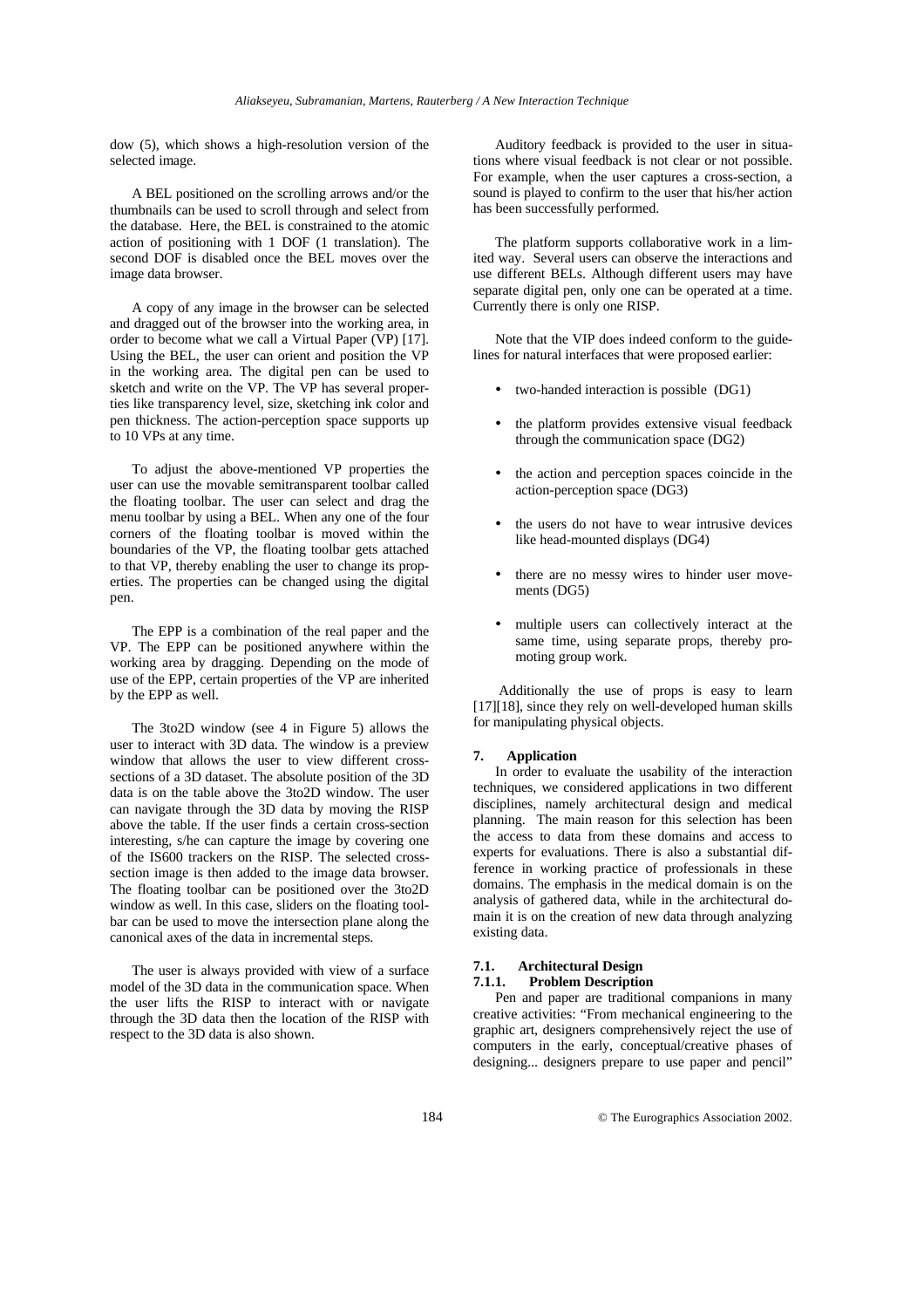[19]. Early architectural design is a typical example where traditional design tools such as sketching on paper still dominate over computer-assisted tools. In addition to the task and system requirements mentioned in previous sections, we must consider the following discipline specific requirements for computer assisted architectural design tools. They are based on our user studies (through questionnaires and brain storm session) and a literature review (see [19], [20], [21]).

The architect must be able to sketch, write, model or search for images, or any other information, in an easy, *intuitive* way. Intuitiveness in using the program is important in order to enable the architect to focus on the design problem and not on how to use the program. Intuitiveness can be provided to the architect by a tool that is natural to him [20].

Different kinds of *information* are useful to the architect. This can be information concerning the assignment, the situation of the building envisioned, the architects vision of architecture, etc. It is hence important that a tool can handle *more representations* at the same time, meaning sketches, images, text and 3D models. Sketches are very powerful representations. They are vague on purpose: sketches can be often interpreted in many ways. An image can inspire the architect: sometimes it displays materials or atmosphere that the architect likes, or it displays a certain composition of proportions, which appeal to him/her in an esthetical way. Text is used as annotation, explanation or as keywords; sometimes it is used in schemes or in a description of the conceptual ideas [20].

## **7.1.2. Prototype Implementation**

We created a prototype of the system for architectural design, which attempts to meet the user and system requirements mentioned above. Our prototype has the ability to integrate and inter-relate all textual and graphical data.

In the action-perception space (see Figure 4), the VP contains: previously made or scanned sketches; inspirational photos, for example, photos of work of other architects; images from previous projects; images with different building elements; photos of the site and surroundings; and/or other relevant material. These materials can be retrieved from the image database browser.

By moving the BEL with the non-dominant hand, the designer can change the position and orientation of a virtual paper. A pen in the dominant hand can be used to annotate or sketch on the virtual paper. This annotations or sketches can be saved or printed for future use.

Architect do not use opaque media very often - they use translucent media such as tracing paper and polyester film to copy, elaborate, annotate and evolve drawings. Hence the system offers transparency to assist in re-drawing and over-drawing which is more important than editing and tweaking [21].

The EPP is also part of the prototype for the architectural design. A digital copy of the EPP content (sketches, annotations, etc.) can be printed or saved and used as virtual paper. The system can also add visual information that supports the design, since any virtual paper can be placed on top of the EPP.

The combination of real and virtual paper can help



**Figure 4** *Action-Perception space for Architectural Design. 1-Image database browser, 2- Floating toolbar, 3-Virtual Papers, 4 – Enhanced Paper Prop.*

in managing, storing and annotating images; managing, creating and editing sketches; and can assist in redrawing and over-drawing. This interaction technique also preserves the naturalness of the traditional way of sketching.

## **7.2. Medical Planning**

**7.2.1. Problem Description**

 In surgical planning, surgeons may want to set out a trajectory in 3D in order to carry out a biopsy. Obviously this trajectory should avoid vital tissues. Traditionally neurosurgeons have planned surgery based on 2D slices acquired through MRI data. The 2D slices are also restricted to planes that are orthogonal to canonical axes through the patient's head Although the MRI data are 3D volumetric data, the 2D slice presentations is an artifact of limited computer visualization and interaction technology.. However, many surgical paths within the brain that are clinically useful are oblique to these views. Following such oblique trajectories has been risky, since it is difficult or impossible to produce appropriate visualization. This is why surgeons want to be able to see views at oblique angles and be able to relate them back to the more familiar canonical views [3].

From the above problem description, it is clear that the task requirements for neurosurgeons fit quite nicely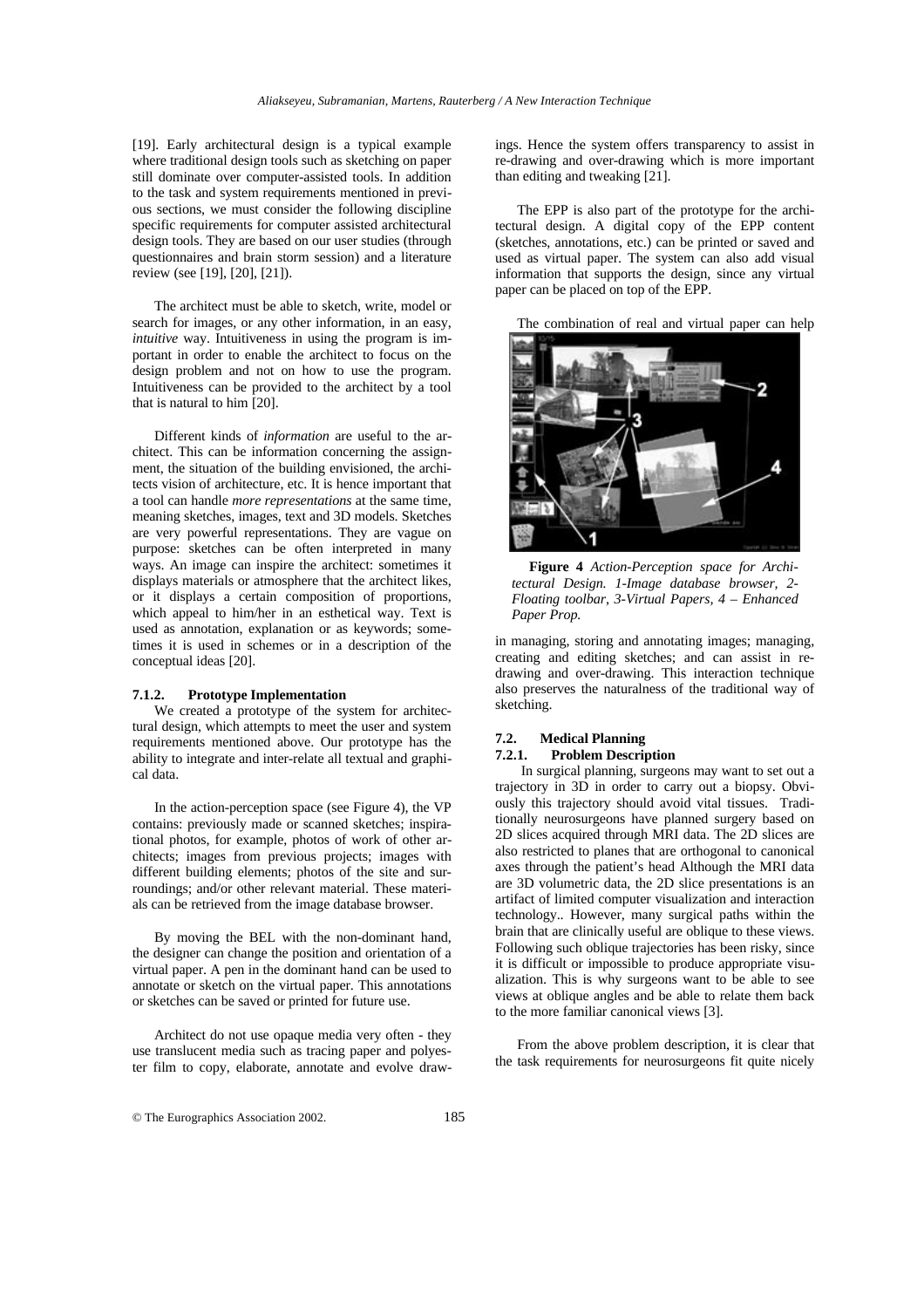the task description mentioned in earlier sections. The surgeons need to navigate through the 3D volumetric data (in this case, the MRI brain model) and make selections of desired cross-sections and analyze them further to plan a 3D trajectory.

#### **7.2.2. Prototype Implementation**

In order to study the use of the platform for surgical planning, a prototype of the system was implemented using medical data as the volumetric data.



**Figure 5:***Action-Perception and Communication Space for Medical Planning. 1 – 3D model in the vertical projection space. 2 – Bitmap image of the slice, 3 – The RISP, 4 – The 3to2D window*

The 3D model (which is virtually resting on top of the workspace) can be positioned anywhere within the action-perception space by moving the resizable window 3to2D window (see 4 in Figure 5) to the desired location. The 3to2D window, as the name suggests, is a window to the 3D model through which the user can view the slices made by him/her. The user can dynamically view slices of the 3D model by moving the RISP (see 3 in Figure 5) above the 3to2D window. If the user finds any of the cross-sections interesting and wishes to investigate it further, s/he can cover any of the (four) IS600 tracker discs (see Figure 2) for a short period of time (less than 1 sec) and immediately the bitmap is saved onto the hard disk of the computer. The image sliced then becomes available through the image database browser. Auditory feedback is provided to confirm that the user's action has been successfully performed. Any image in the image database browser can be used as a VP and examined as mentioned in the section on Interaction Technique

The commmunication space (vertical display area) provides a perspective view of the horizontal workspace with the surface rendered 3D model sitting in the location of the 3to2D window (see 1 in Figure 5). The 3D data requires some form of segmentation in order to map it into a surface model (Currently this segmentation is

based solely on the gray value). When the user moves the 3to2D window in the horizontal space the 3D model moves accordingly in the projection space. The RISP is also visible in the projection space as a translucent plane moving through the 3D model. For user convenience the vertical projection space also provides the same bitmap that is shown in the 3to2D window (see 2 in Figure 5).

#### **8. Evaluation**

 Due to the popularity of the platform as a demonstration tool we have had the opportunity of showing the prototype to many students (from different faculties within this university) and to some professionals from medical system and architecture companies. The platform had a clear "WOW" effect with all of them. Most observers were delighted when they saw the RISP work. Almost all of them immediately requested to try using the Prop. The most common problem encountered was that the IS600 tracker looses the RISP when the users block the (wireless) line of sight connection between the RISP (i.e. tracker discs), and the tracker. But they learn quickly where to position the 3to2D window to work effectively. We plan to mount the IS600 trackers in a more suitable location in order to reduce this problem.

The prototype for architectural design was formally evaluated for different aspects of usability and usefulness. The experiment was performed in the form of a walkthrough guided by a scenario. The goal was to motivate the user to use all the functionality in the interface. The subjects were pleased with the system. They especially found that the use, functionality and limitations of the pen, the EPP and the VP are clear. They could easily learn how to work with these elements in less than 5 minutes. While developing the prototype we were quite uncertain of the need for the EPP, but the subjects (all architectural discipline experts) have confirmed the usefulness for the EPP.

The main problem encountered by most subjects was handling of the BEL. We noticed that some subjects tend to cover the top of the BEL while moving it, and failed to cover it completely when trying to remove it from the action-perception space. The use of the BEL demanded a conscious effort from the user to activate and deactivate it properly. We also compared the time taken by the subject to overdraw a simple sketch using both the system and the traditional way of using the transparent paper. There was no significant difference in performance times and the subjects preferred the system because of the flexibility it provides without the loss of speed.

#### **9. Future Directions**

 We have planned formal experiments to evaluate the usability of the RISP in performing the task T2 effectively and efficiently. This task of spatial navigation can be operationalized as the users ability to identify and locate objects within a 3D model. In a first experiment,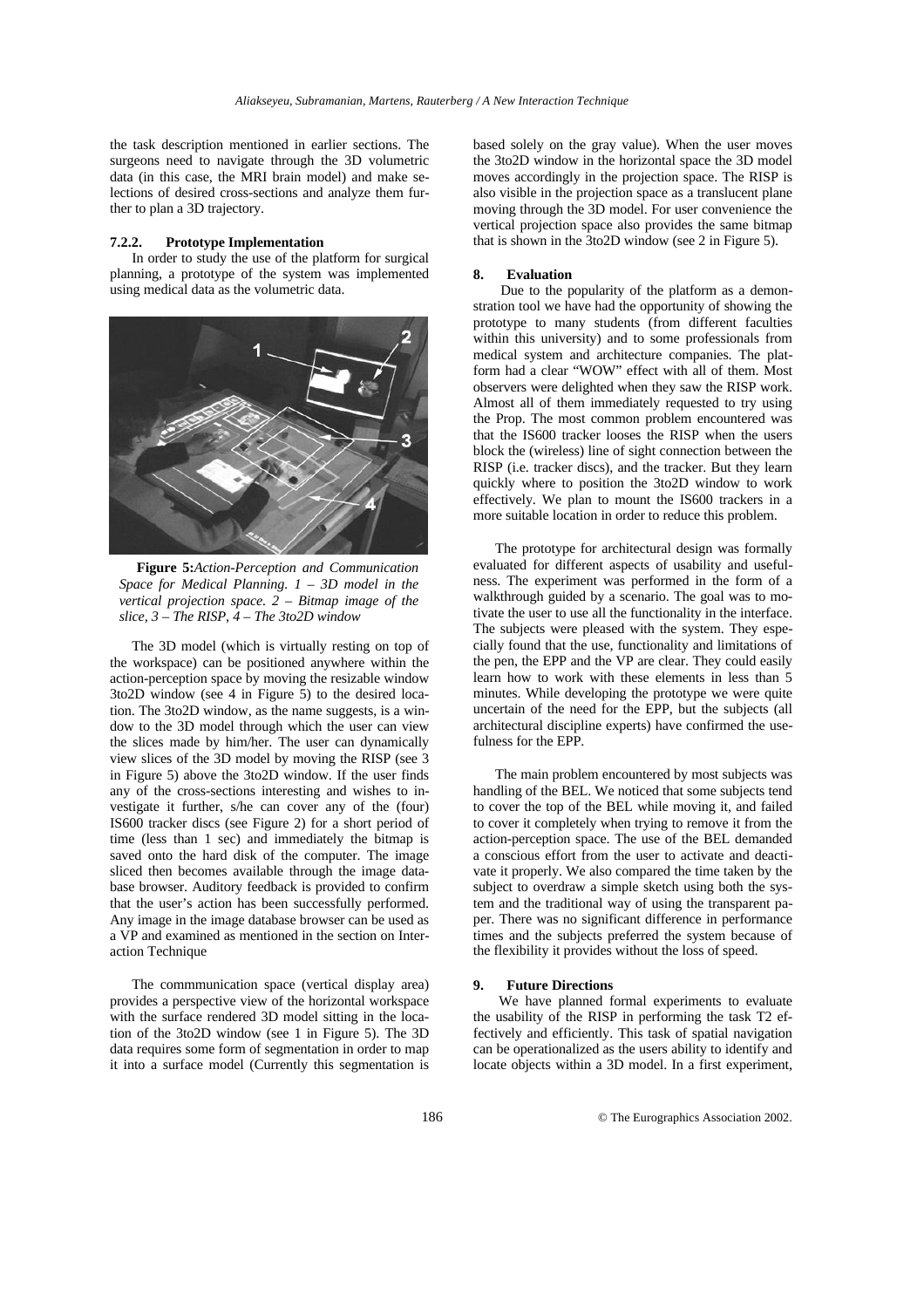the users will have to browse through an artificially generated 3D dataset (for about 1 minute) and have to report the number of different objects that they see by filling in a questionnaire. They will then be shown 4-6 translucent versions of the 3D object (ranging from very similar to far from similar to the original 3D data) and they have to pick the one they think best describes the 3D data. This experiment will provide a measure of accuracy of performing task T2. In the second experiment we want to measure how precisely users can make cross-sections with the RISP. The users will be asked to create a crosssection that aligns with a white disc within the 3D model. If we measure error as the number of non-white pixels in the user generated slice then we expect the error to decrease with an increase in the thickness or diameter of the white disk. We are especially interested in the required thickness and diameter for (almost) flawless performance.

 As a next step we intend to redesign some interface elements, such as the BEL, in order to incorporate the most important user feedback on the usability of the system. We will then perform formal usability evaluations, based on the ISO 9241-11 standard [22], of the system for effectiveness, efficiency and satisfaction. The evaluations will be done with discipline experts.

Finally, we intend to extend the functionality of the interaction technique to include spoken input. Spoken input is successful in situations where the user's hands and eyes are busy [23]. Furthermore, spoken input can increase the naturalness of the interaction technique [24]. There have been studies [25], which suggest that users prefer spoken input in any dialogue system as long as the speech recognition is reliable.

#### **10. Conclusion**

 In this article we have presented new interaction techniques for navigating and manipulating both 3D and 2D data. Tools for architectural design and surgical planning were implemented on the prototype system. Informal evaluations by domain experts suggest that the system has added value in task performance. More formal experiments are planned to confirm this.

#### **References**

- 1. Wuthrich, C.A., An Analysis and a Model of 3D Interaction Methods and Devices for Virtual Reality, *Proceedings of the Eurographics Workshop*, 1999, pp 18-29
- 2. Murakami, T., and Nakajima, N., Direct and intuitive input device for 3D shape deformation, *Proceedings of CHI,* 1994, pp. 465-470.
- 3. Hinckley, K., Pausch, R., Proffitt, D., and Kassell, N. (1998). Two-handed virtual manipulation. *ACM Transactions on CHI 5*, 260-302.
- 4. Johnson B.D. and Bacigalupo-Rose S. (1993). Three-dimensional data imaging in mine geology applications. *International Mining Geology Conference,* Kalgoorlie - Boulder, 5-8 July 1993, Australasian Institute of Mining and Metallurgy, Publication Number 5/93, 35-46.
- 5. Lin, C.R., Loftin, R.B. and Nelson Jr., H.R., Interaction with Geoscience Data in an Immersive Environment, *IEEE Virtual Reality 2000 Conference, New Brunswick, USA*, 55-62, March 2000
- 6. Winograd, T. and Flores, F. (1986). Understanding Computers and Cognition. *Reading, MA, USA: Addison-Wesley Publishing Company*.
- 7. Herndon, K.P.; Van Dam, A. and Gleicher, M., "Workshop on the challenges of 3D interaction", *SIGCHI Bulletin* 26, October 1994, pp. 1-9.
- 8. Subramanian, S. and IJsselsteijn, W.A. Survey and classification of spatial object manipulation techniques. *Proceedings of OZCHI 2000*, *Interfacing Reality in the New Millennium,* 330-337, December 2000
- 9. Smets, G.J.F., Stappers, P.J., Overbeeke, K.J., and Van der Mast, C., Designing in virtual reality: Perception-action coupling and affordances. In: Carr, K. and England, R. (eds.), *Simulated and Virtual Realities. Elements of Perception*. London: Taylor & Francis, 1995, pp. 189-208.
- 10. Seymour, J., Virtually real, really sick, *New Scientist 1996*, pp. 34-37.
- 11. Gribnau, M.W. Two-handed interaction in computer-supported 3D conceptual modelling, *Doctoral dissertation, Delft University of Technology, The Netherlands, 1999.*
- 12. Landay, J., and Myers, B. (2001), Sketching Interfaces: Toward more human interface design, *Computer*, March 2001, pp. 56-64
- 13. Rauterberg, M., Fjeld, M., Krueger, H., Bichsel, M., Leonhard, U. and Meier, M. (1997), BUILD-IT: A Computer Vision-based Interaction Technique for a Planning Tool, *Proceedings of HCI '97*, Berlin: Springer, pp. 303-314.